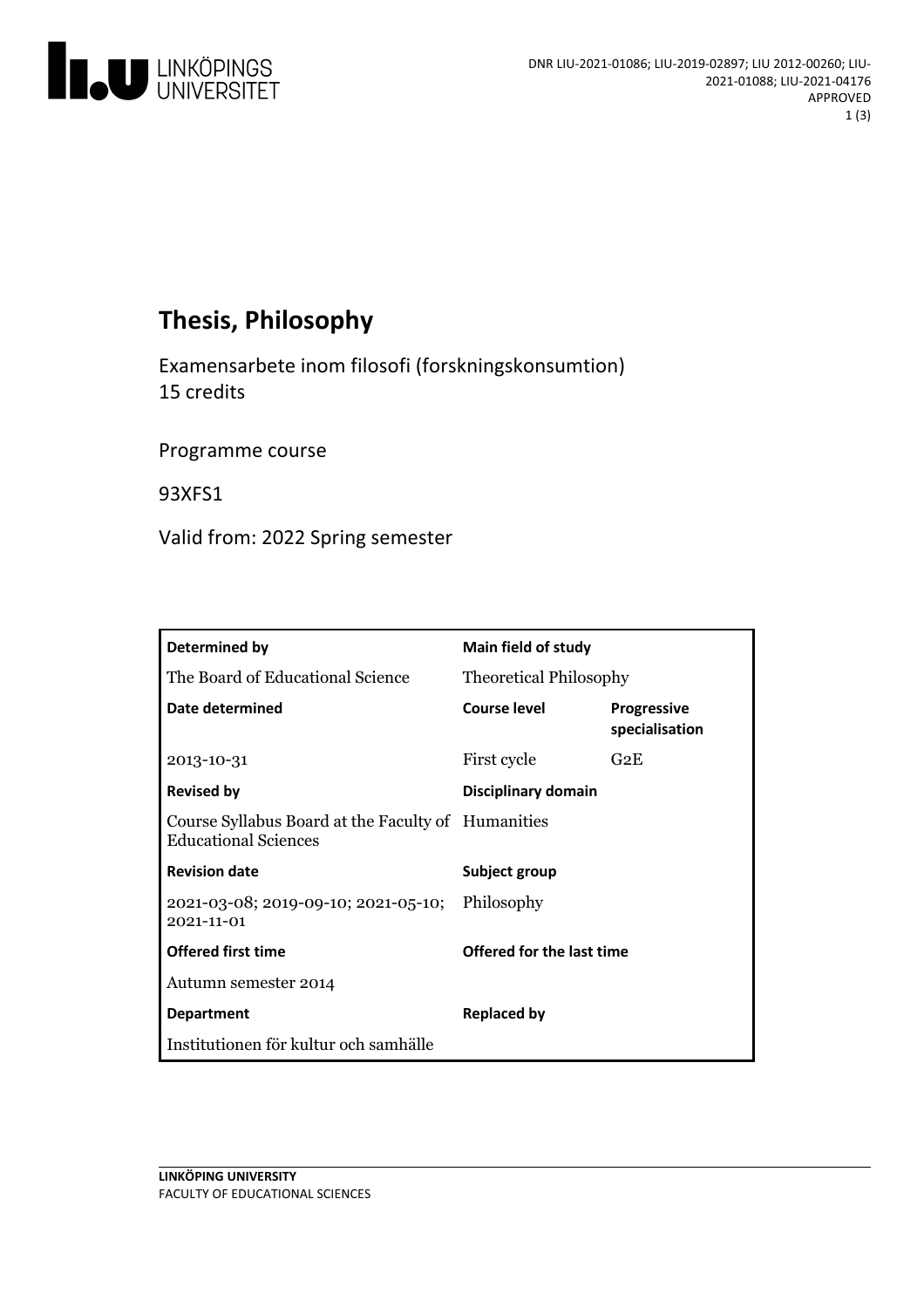## Course offered for

Secondary School Teacher Programme with a specialization in Teaching in the Upper-Secondary School

#### Examination

Applies to all courses regardless of grading scale.

Students failing an exam covering either the entire course or part of the course two times are entitled to have a new examiner appointed for the reexamination.

If the course has a three-graded grading scale (U - VG), following applies:

Students who have passed an examination may not retake it in order to improve their grades.

The following applies to courses that include a compulsory component:

If special circumstances prevail, and if it is possible with consideration of the nature of the compulsory component, the examiner may decide to replace the compulsory component with another equivalent component.

If the LiU coordinator for students with disabilities has granted a student the right to an adapted examination for a written examination in an examination hall, the student has the right to it.

If the coordinator has recommended for the student an adapted examination or alternative form of examination, the examiner may grant this if the examiner assesses that it is possible, based on consideration of the course objectives.

An examiner may also decide that an adapted examination or alternative form of examination if the examiner assessed that special circumstances prevail, and the examiner assesses that it is possible while maintaining the objectives of the course.

### Grades

Three-grade scale, U, G, VG